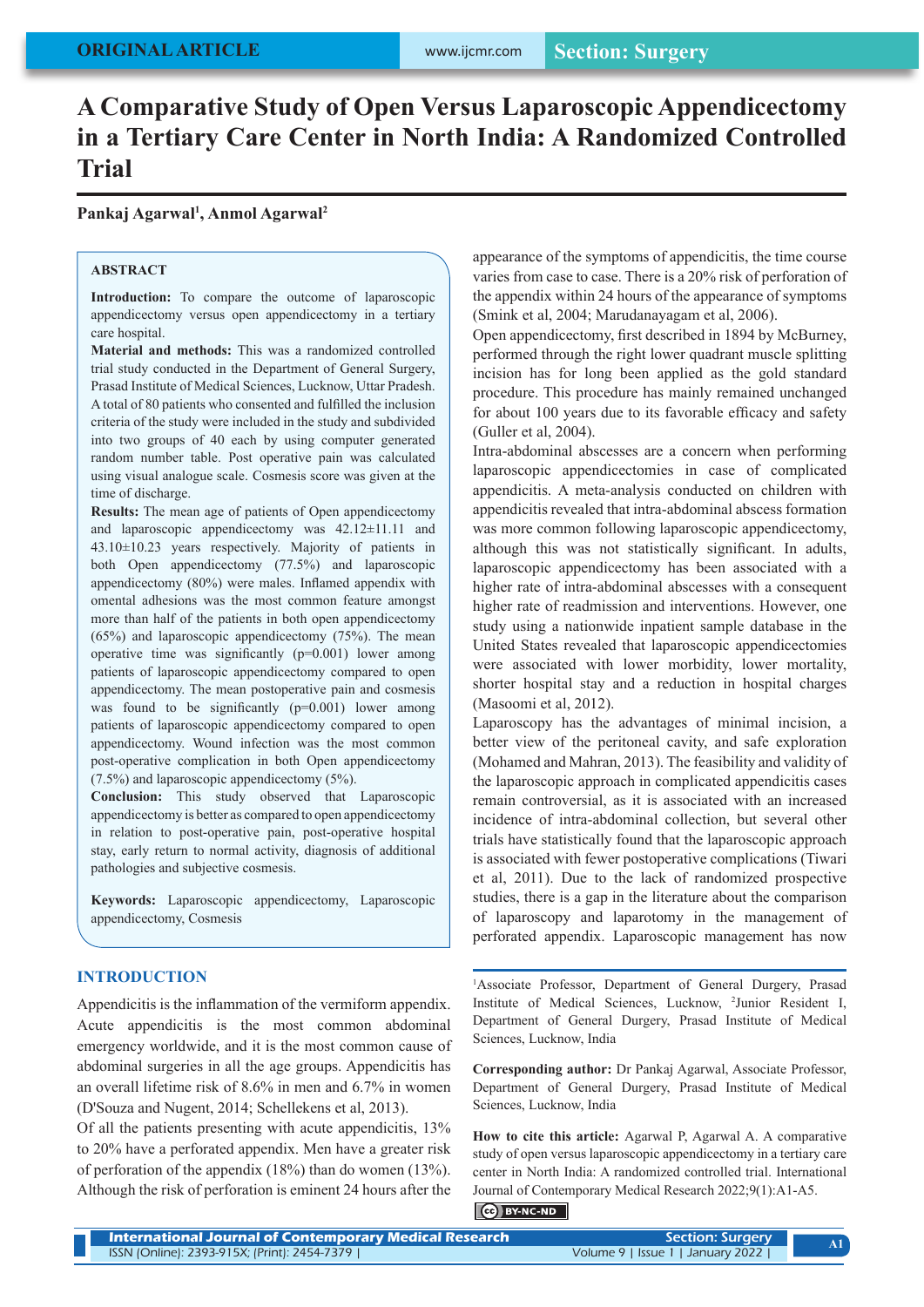become the preferred mode of management because it can diagnose and remove the appendix at the same time (Lin et al, 2006).

Open appendicectomy is typically completed using a small right lower quadrant incision and postoperative recovery is usually uneventful. Variability in the inflammatory process and in the location of appendix are the main causes of operative difficulties in open appendicectomy, besides providing only a limited space for abdominal exploration (Shrivastava et al, 2019).

The present study was designed to compare the outcome of laparoscopic appendicectomy versus open appendicectomy in a tertiary care hospital.

# **MATERIAL AND METHODS**

This was a randomized controlled trial study conducted in the Department of General Surgery, Prasad Institute of Medical Sciences, Lucknow, Uttar Pradesh. A total of 80 patients who consented and fulfilled the inclusion criteria of the study were included in the study and subdivided into two groups of 40 each by using computer generated random number table.

## **Methods**

All participants were explained about the objectives of the study and an informed written consent was obtained. Face-to-face interviews, history and physical examination were conducted. The purpose, benefits, risks, anonymity and confidentiality of the study was clearly explained

to the patients. Open appendicectomy was performed by the standard right iliac fossa approach. Laparoscopic appendicectomy was done by the three port technique.

Post operative pain was calculated using visual analogue scale (Jensen and McFarland, 1993). Cosmesis score was given at the time of discharge according to Modified Hollander Scale (Hollander et al,1995).

#### Statistical analysis

The results are presented in frequencies, percentages and mean±SD. The Chi-square test was used to compare the categorical variables. The unpaired t-test was used to compare continuous variables between the groups. A p-value $<0.05$ was considered significant. All data analysis was carried out on the SPSS version 16.0 (Chicago, Inc., USA).

#### **RESULTS**

The mean age of patients of Open appendicectomy and laparoscopic appendicectomy was 42.12±11.11 and 43.10±10.23 years respectively. Majority of patients in both Open appendicectomy (77.5%) and laparoscopic appendicectomy (80%) were males. There was no significant (p>0.05) difference in gender between the groups showing comparability of the groups in terms of age and gender.

Inflamed appendix with omental adhesions was the most common feature amongst more than half of the patients in both open appendicectomy (65%) and laparoscopic appendicectomy (75%). There was no significant ( $p>0.05$ ) difference in intra-operative presentation between the groups

|                                                              | Open appendicectomy<br>$(n=40)$ | Lap appendicectomy<br>$(n=40)$ | $p-value1$ |  |
|--------------------------------------------------------------|---------------------------------|--------------------------------|------------|--|
| Age in years, mean $\pm$ sd                                  | $42.12 \pm 11.11$               | $43.10 \pm 10.23$              | 0.55       |  |
| Sex, no. $(\% )$                                             |                                 |                                |            |  |
| Male                                                         | 31(77.5)                        | 32(80.0)                       | 0.16       |  |
| Female                                                       | 9(22.5)                         | 8(20.0)                        |            |  |
| <sup>1</sup> Unpaired t-test/Chi-square test                 |                                 |                                |            |  |
| <b>Table-1:</b> Age and sex distribution of patients studied |                                 |                                |            |  |

| Intraoperative diagnosis                                           | Open appendicectomy<br>$(n=50)$ |               | laparoscopic appendicectomy<br>$(n=50)$ |               | $p-value1$ |
|--------------------------------------------------------------------|---------------------------------|---------------|-----------------------------------------|---------------|------------|
|                                                                    | No.                             | $\frac{0}{0}$ | No.                                     | $\frac{0}{0}$ |            |
| Inflamed appendix with omental adhesion                            | 26                              | 65.0          | 30                                      | 75.0          | 0.86       |
| Inflamed appendix                                                  |                                 | 7.5           |                                         | 2.5           |            |
| Enlarged appendix with dilated bowel loops                         |                                 | 7.5           |                                         | 5.0           |            |
| Inflamed appendix with bowel adhesion                              |                                 | 7.5           |                                         | 7.5           |            |
| Inflamed appendix with periappendicular collection                 |                                 | 12.5          |                                         | 10.0          |            |
| <sup>1</sup> Chi-square test                                       |                                 |               |                                         |               |            |
| Table-2: Comparison of intraoperative diagnosis between the groups |                                 |               |                                         |               |            |

**Open appendicectomy (n=40) Lap appendicectomy (n=40) p-value1** Pain (VAS), mean±sd  $6.38\pm1.44$   $3.10\pm1.10$   $0.001*$ Cosmesis 1.76 $\pm$ 0.12 1.21 $\pm$ 0.11 1.21 $\pm$ 0.11 0.001 $\ast$ Normal daily activities in days  $9.11 \pm 1.56$   $5.46 \pm 1.44$   $0.001$ 1 Unpaired t-test, \*Significant **Table-3:** Comparison of post-operative outcomes between the groups

| <b>Section: Surgery</b>           | <b>International Journal of Contemporary Medical Research</b> |
|-----------------------------------|---------------------------------------------------------------|
| Volume 9   Issue 1   January 2022 | ISSN (Online): 2393-915X; (Print): 2454-7379                  |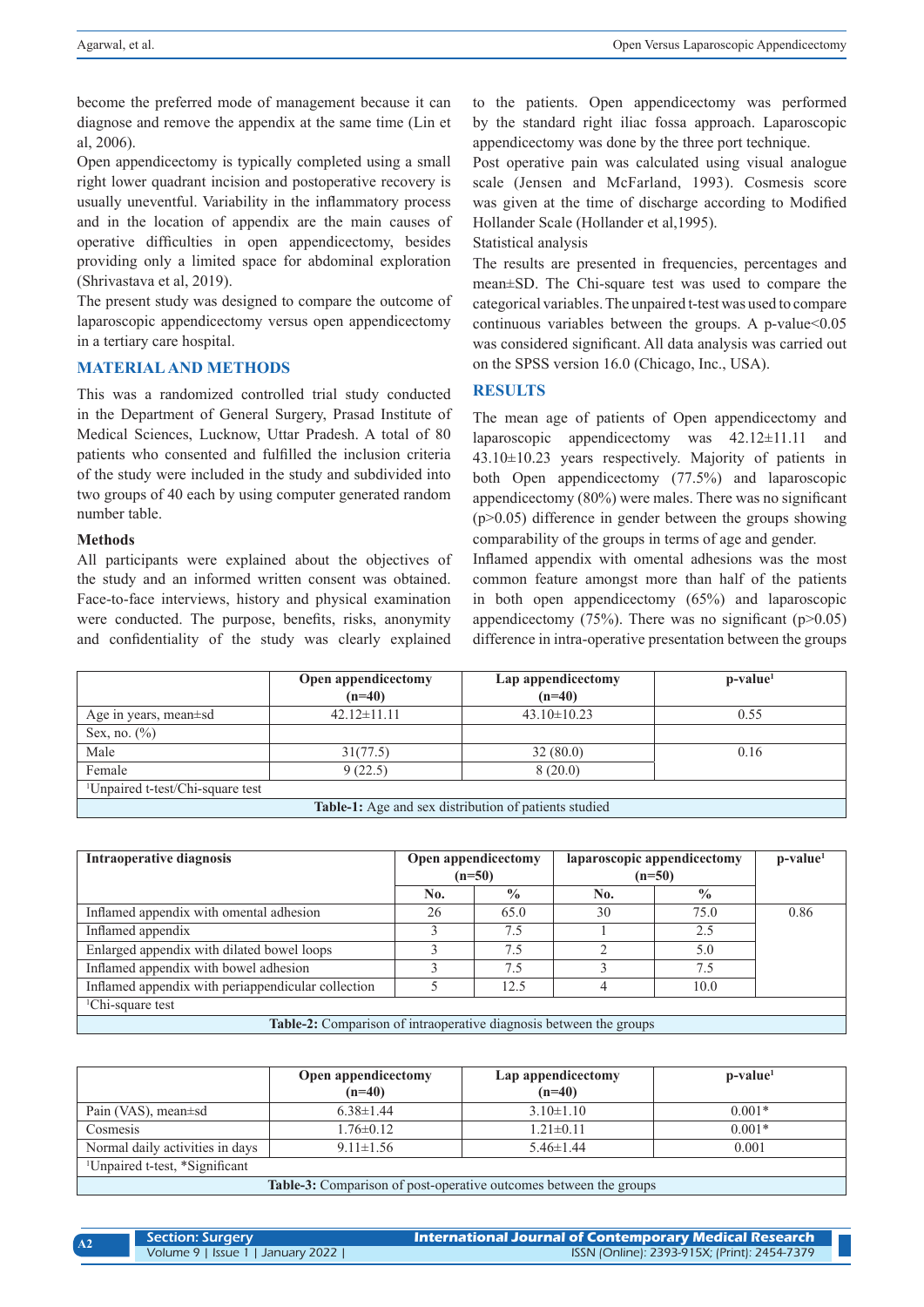| Post-operative compli-<br>cations#                                            | Open appendicectomy<br>$(n=40)$ |               | Lap appendicectomy<br>$(n=40)$ |               |
|-------------------------------------------------------------------------------|---------------------------------|---------------|--------------------------------|---------------|
|                                                                               | No.                             | $\frac{0}{0}$ | No.                            | $\frac{0}{0}$ |
| Caecal leak                                                                   |                                 | 25            |                                | 0.0           |
| Intra-abdominal abscess                                                       |                                 | 10.0          |                                | 2.5           |
| Adhesive ileus                                                                |                                 | 2.5           |                                | 0.0           |
| Wound infection                                                               |                                 | 75            |                                | 5.0           |
| <sup>1</sup> Chi-square test, #Multiple response                              |                                 |               |                                |               |
| <b>Table-4:</b> Comparison of post-operative complications between the groups |                                 |               |                                |               |

Mean operation time in minutes 60 Mean operation time in minutes 52.55 50 38.66 40 30 20 10  $\Omega$ Open appendicectomy Lap appendicectomy

**Figure-1:** Comparison of operative time between the groups  $(p=0.001)$ 

(Table-2).

The mean operative time was significantly  $(p=0.001)$  lower among patients of laparoscopic appendicectomy compared to open appendicectomy (Fig.1).

The mean postoperative pain and cosmesis was found to be significantly ( $p=0.001$ ) lower among patients of laparoscopic appendicectomy compared to open appendicectomy (Table-3).

Wound infection was the most common post-operative complication in both Open appendicectomy (7.5%) and laparoscopic appendicectomy (5%) (Table-4).

# **DISCUSSION**

The standard approach to laparoscopicappendicectomy employs 3 ports but appendicectomy using single incision is also being reported in the recent years. Medical literature has described 2-porttechniques hybrid approaches and singleportassisted techniques (Meyer et al, 2004; Baik et al, 2013). In newer techniques, umbilicus is the site for removal of appendix, and a traditional openappendicectomy is then performedextracorporeally (Valla et al, 1999; D'Alessio et al, 2002). The single-port assisted technique is fascinating inthat a stitch is placed through the anteriorabdominal wall to pull the appendix to theabdominal wall; this creates tension necessary for performing the appendicectomy intracorporeally (Carus, 2013).

In the current study, the mean age of patients of Open appendicectomy and Lap appendicectomy was 42.12±11.11 and 43.10±10.23 years respectively. Mehta et al (2017) found that the mean age of the patients in open and laparoscopic appendicectomy was 27.2 and 25.5 years respectively. Simkhada et al (2018) found that the mean age of patients in theopen appendicectomy group was  $26.53 \pm 8.26$  years and  $24.45 \pm 9.27$  years in Laparoscopic appendicectomy group. Majority of patients in both Open appendicectomy (77.5%) and laparoscopic appendicectomy (80%) were males in this study. This finding is in disagreement with the study by Rahman et al (2014) in which predominantly female sex was in the Laparoscopic appendicectomy group. Mehta et al (2017) in a small series reported that 13(52%) patients of openappendicectomy and 8 (32%) patients of laparoscopic appendicectomy were males. In the present study, inflamed appendix with omental adhesions was the most common intra-operative diagnosis amongst more than half of patients in both open appendicectomy (68%) and Lap appendicectomy (62%).

Operative time depends on the experience of the surgeon and competence of the operating team. With increasing experience the operative time also decreases significantly (Chung et al, 1999). This study found that the mean operative time was significantly  $(p=0.001)$  lower among patients of laparoscopic appendicectomy compared to open appendicectomy. Shrivastava et al (2019) reported a median operative time in Laparoscopic Appendicectomy as 58.22 minutes as compared to the open procedure which took 43.65 minutes ( $p<0.05$ ). The operation time in this study was also in agreement with the study by Nazir et al (2019) in which the mean operating time for laparoscopic appendicectomy and open appendicectomy was  $46.98 \pm 2.99$  minutes and  $53.02 \pm$ 2.88 minutes respectively (p<0.001). Simkhada et al (2018) reported that the mean duration of operation was less in open appendicectomy group than in laparoscopic appendicectomy group  $(47.25 \pm 21.35 \text{ vs. } 63.24 \pm 23.78 \text{ min})$ . McAnena et al (1992) and Schroder et al (1993) demonstrated that there was no statistically significant difference between the duration of laparoscopic appendicectomy and open surgery. In a study by Nazir et al (2019) the mean operating time for laparoscopic appendicectomy and open appendicectomy was  $46.98 \pm 2.99$  minutes and  $53.02 \pm 2.88$  minutes respectively (p<0.001)**.** De (2005) found that the operating time was shorter {open appendicectomy: 25 min (median), laparoscopic appendicectomy: 28 min (median), 0.01< *P* < 0.05} in patients undergoing open appendicectomy compared to laparoscopic appendicectomy.

This study showed that the mean postoperative pain and cosmesis was found to be significantly (p=0.001) lower among patients of laparoscopic appendicectomy compared to open appendicectomy. Pradhan et al (2015) found that the mean comparison of postoperative pain by visual analogue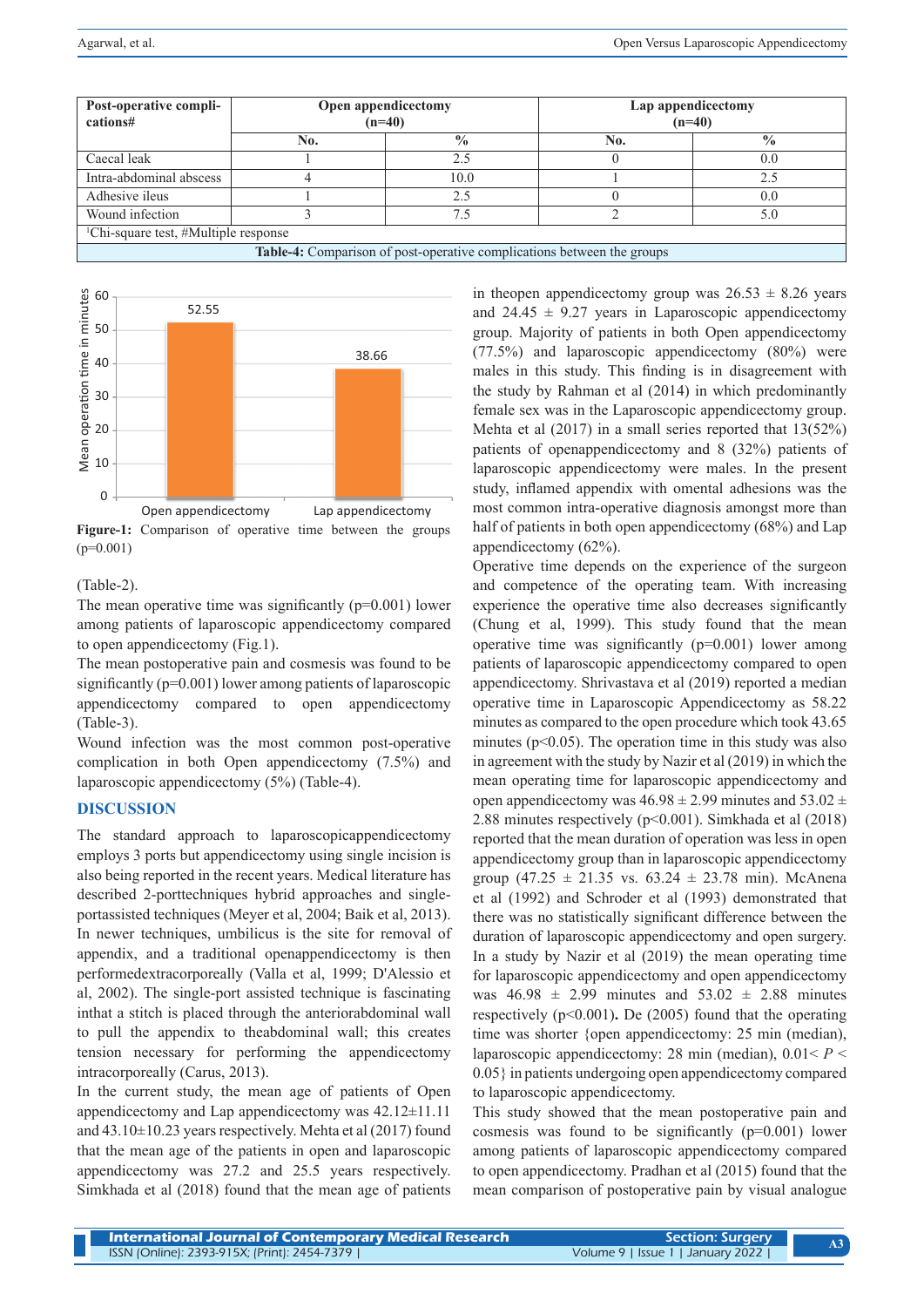scale, was significantly low in laparoscopic appendicectomy, compared with Open appendicectomy, 24 hours after surgery which is similar to our study. One of the most reported advantages of laparoscopic appendicectomy is less postoperative pain. A meta-analysis from Pakistan (Ioannis et al, 2018) showed that laparoscopic appendicectomy resulted in significantly less post-operative pain, shorter hospital stay and quick resumption to work.

Laparoscopic appendicectomy in general has better cosmetic results both subjectively and objectively. The post-operative scars are small and hide easily as compared to a relatively longer scar in the right iliac fossa after open appendicectomy. In this study, cosmesis was significantly  $(p=0.01)$  higher among patients of Lap appendicectomy  $(1.30\pm0.50)$  than Open appendicectomy(1.66±0.84) representing better cosmetic results in laparoscopic appendicectomy than open appendicectomy which is similar to the study conducted by Patel et al (2018) who reported that laparoscopic appendicectomy had better subjective cosmesis as compared to open appendicectomy.

Wound infection was the most common post-operative complication in both Open appendicectomy (7.5%) and laparoscopic appendicectomy (5%) in the current study which is similar to the study conducted by Simkhada et al (2018) who reported that there were 12 (10.9%) wound infection cases in Open appendicectomy group and 3 (3.3%) cases in laparoscopic appendicectomy group. Shrivastava et al (2019) reported that surgical site infection was recorded in 10 patients (25%) in Open appendicectomy group and 5 (13.9%) in laparoscopic appendicectomy group. Nazir et al (2019) found that the frequency of wound site infection was significantly higher in open appendicectomy (27.69%) than in the laparoscopic approach  $(10.77\%; p=0.01)$ .

In this study, The mean operative time was significantly (p=0.001) lower among patients of laparoscopic appendicectomy compared to open appendicectomy. This finding was in agreement with the study by Shrivastava et al (2019) in which mean post-operative stay in laparoscopic appendicectomy group was  $3.2\pm0.34$  days and in Open appendicectomy group was 2.3±0.24 days. Nazir et al (2019) found that the mean hospital stay was slightly longer in the laparoscopic approach  $(4.38 \pm 1.09$  days) than in open appendicectomy  $(4.18 \pm 0.77 \text{ days}; \text{ p=0.23}).$  Simkhada et al (2018) found that the mean duration of post-operative hospital stay was  $3.65 \pm 1.23$  days in open appendicectomy group and  $3.04 \pm 1.78$  days in laparoscopic appendicectomy group.

In the present study, return to normal activity required a significantly higher time in patients of Open appendicectomy as compared to Lap appendicectomy. This finding is also supported by various other studies (Nana et al, 2007; Richard et al, 1994; Namir et al, 2005).

## **CONCLUSION**

**A4**

This study observed that Laparoscopic appendicectomy is better as compared to open appendicectomy in relation to post-operative pain, post-operative hospital stay, early return to normal activity, diagnosis of additional pathologies and subjective cosmesis.

# **REFERENCES**

- 1. D'Souza N, Nugent K. Appendicitis. BMJ Clin Evid. 2014;408.
- 2. Schellekens DH, Hulsewe KW, van Acker BA, et al.: Evaluation of the diagnostic accuracy of plasma markers for early diagnosis in patients suspected for acute appendicitis. Acad Emerg Med. 2013; 20:703- 710.
- 3. Smink DS, Finkelstein JA, Garcia Peña BM, Shannon MW, Taylor GA, Fishman SJ: Diagnosis of acute appendicitis in children using a clinical practice guideline. J Pediatr Surg. 2004; 39:458-463.
- 4. Marudanayagam R, Williams GT, Rees BI: Review of the pathological results of 2660 appendicectomy specimens. J Gastroenterol. 2006; 41:745-749
- 5. Guller U, Hervey S, et al. Laparoscopic Versus Open Appendicectomy: outcomes comparison based on a large administrative database. Annals of Surgery. 2004;239:43- 52.
- 6. Masoomi H, Mills S, Dolich MO, Ketana N, Carmichael JC, Nguyen NT, Stamos MJ. Comparison of outcomes of laparoscopic versus open appendectomy in children: Data from the Nationwide Inpatient Sample (NIS), 2006–2008. World Journal of Surgery. 2012;36:573– 578.
- 7. Mohamed AA, Mahran KM: Laparoscopic appendectomy in complicated appendicitis: is it safe?. J Minim Access Surg. 2013;9:55-58.
- 8. Tiwari MM, Reynoso JF, Tsang AW, Oleynikov D: Comparison of outcomes of laparoscopic and open appendectomy in management of uncomplicated and complicated appendicitis. Ann Surg. 2011; 254:927- 932.
- 9. Lin HF, Wu JM, Tseng LM, Chen KH, Huang SH, Lai IR: Laparoscopic versus open appendectomy for perforated appendicitis. J Gastrointest Surg. 2006; 10:906-910.
- 10. Shrivastava A, Jain A, Jain R. Laparoscopic versus conventional open appendicectomy: a prospective comparative analytical study in a tertiary care set up. Int J Res Med Sci 2019;7:2536-41.
- 11. Jensen MP, McFarland CA. Increasing the reliability and validity of pain intensity measurement in chronic pain patients. Pain 1993;55: 195–203.
- 12. Hollander JE, Singer AJ, Valentine SM, et al. Wound registry: development and validation. Ann Emerg Med 1995;25:675–85.
- 13. Meyer A, Preuss M, Roesler S, Lainka M, Omlor G. Transumbilical laparoscopic-assisted "one-trocar" appendectomy -- TULAA -- as an alternative operation method in the treatment of appendicitis. ZentralblChir. 2004;129:391-5.
- 14. Baik SM, Hong KS, Kim YI. A comparison of transumbilical single-port laparoscopic appendectomy and conventional three-port laparoscopic appendectomy: from the diagnosis to the hospital cost. J Korean Surg Soc. 2013;85:68-74.
- 15. Valla J, Ordorica-Flores RM, Steyaert H, Merrot T, Bartels A, Breaud J. Umbilical one-puncture